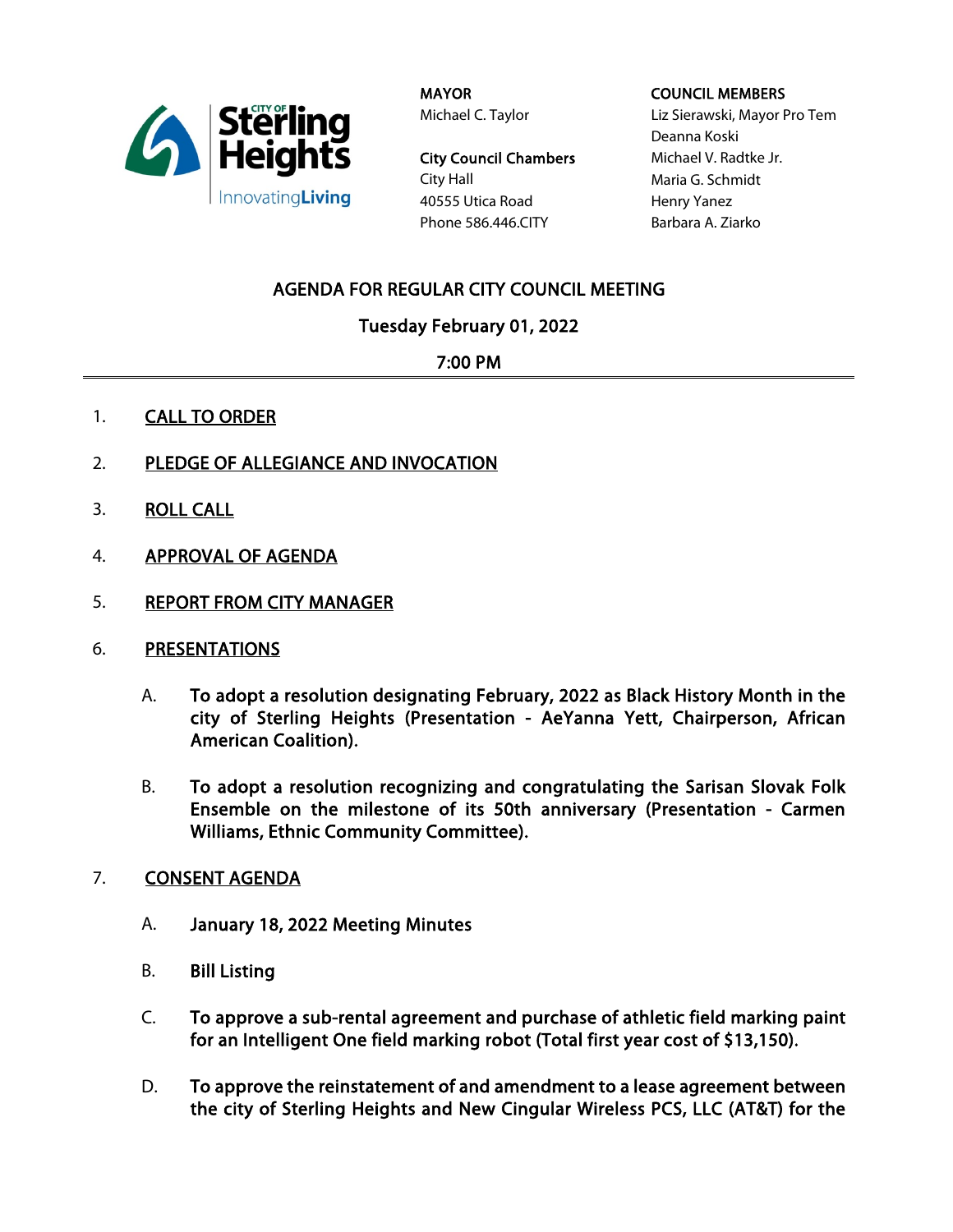City-owned cellular tower situated on the grounds of Fire Station #5 at 41649 Ryan Road.

- E. To approve a Professional Services Agreement between the city of Sterling Heights and Plante & Moran, PLLC, for financial accounting and consulting services (Annual expenditure of \$25,000).
- F. To award a bid for purchase and installation of engineered wood fiber mulch at City playscapes and dog park (Annual expenditure of \$24,800).
- G. To award a bid for street sweeping services on major roads (Estimated cost of \$70,980, partially offset through Michigan Department of Transportation and Macomb County Department of Roads reimbursement).
- H. To award a bid for turf fertilization and weed control at municipal sites (Annual expenditure of \$13,975).
- I. To award a bid for medical assessments of Fire Department personnel (Total cost of \$95,000, 90% funded through an Assistance to Firefighters' Grant).
- J. To adopt a resolution establishing the City Council Budget Workshop and Charter Public Hearing Schedule.
- K. To adopt a resolution designating the meeting places for the Sterling Heights Board of Review for 2022.
- L. To adopt a resolution approving the 2022 Real Property Tax Hardship Exemption Guidelines for Tax Relief under Section 211.7u, Public Act 206 of 1893.

## 8. CONSIDERATION

A. To consider an appointment to City of Sterling Heights Ethnic Community Committee.

## 9. COMMUNICATIONS FROM CITIZENS

This item shall be taken up at 9:30 p.m. if the business portion of the agenda has not been concluded.

In accordance with the Sterling Heights Governing Body Rules of Procedure, under this agenda item, citizens are permitted to address the City Council on issues not on the agenda. Citizens are afforded a reasonable opportunity to be heard. Generally, no response shall be made to any communication from a citizen until all citizens have been permitted to speak.

You may be called to order by the Chair or a Council member if you:

- Attempt to engage the Council or any member in debate
- Fail to address the Council on matters germane to City business